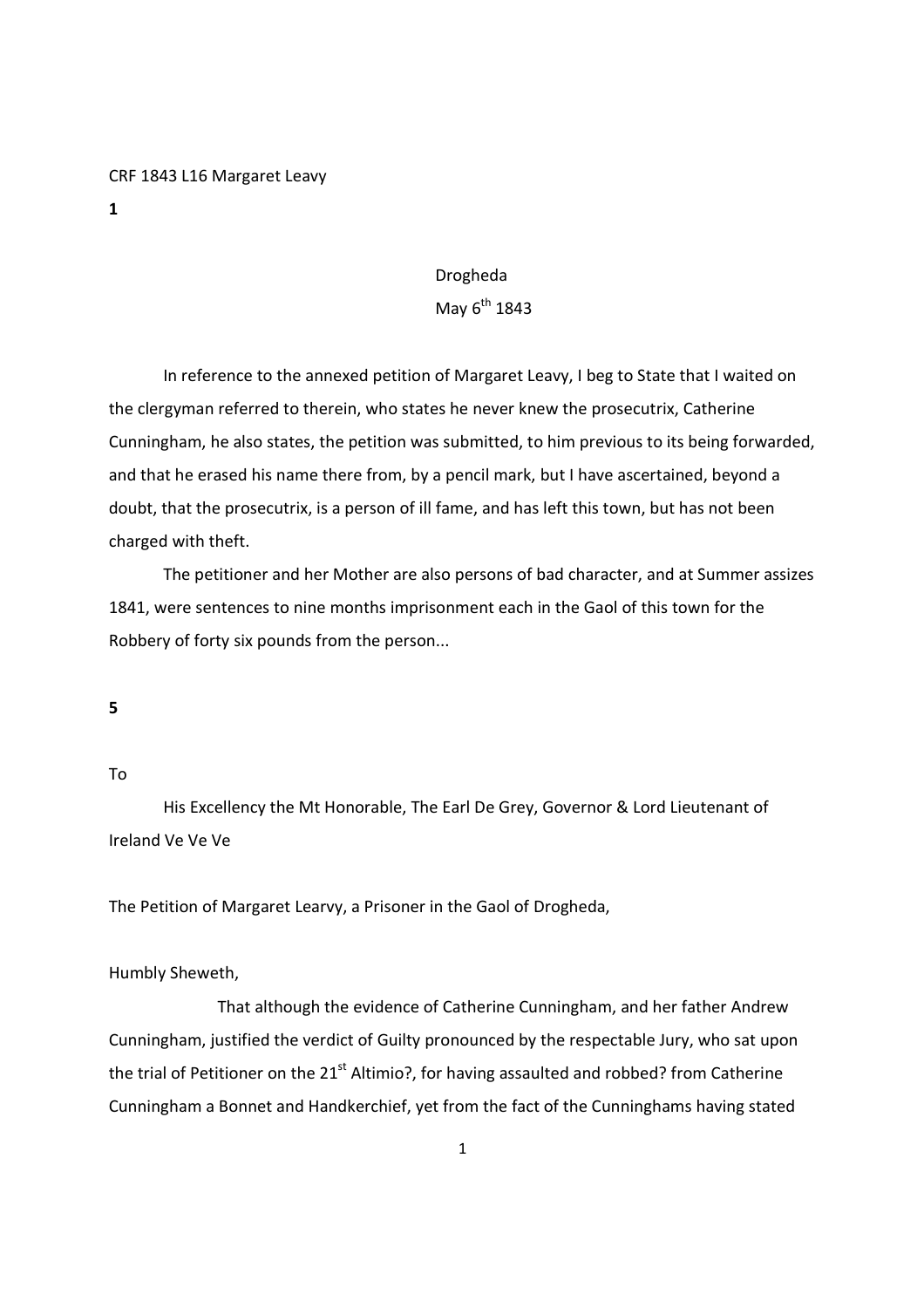an oath matters in Court, which, had Petitioner been prepared at the trial, would have been clearly disproved by the Reverend W. Doined? Of this Town, who was forced to banish Catherine Cunningham from Petitioners House, for disgraceful conduct, she humbly craves your Lordship will be pleased to look into her statement: - All which will clearly shew that the Depositions of the Cunninghams, even and oath, were grossly false, and, totally unworthy of credit, and that consequently the charge was corruptly and vexaciously supported – add to which Catherine Cunningham has since the trial absconded from the Town in consequence of the theft.  $-$ 

 That altho' appearances were against her on the day of trial, yet from the recommendation now given by the Jurymen, grounded upon what had since come to light, your Lordship Petitioner craves and implores mercy will be extended to her, and that the severe sentence of 10 years Transportation will be commuted to imprisonment for such time, as your Lordship may, in your Lordships humanity, deem her deserving of.

 The fact of Petitioner having an aged Mother, and young Brother & Sister, solely depending upon her for support, it is humbly hoped will have some effect in awakening the charitable feelings of your Lordship, and for which she will ever pray –

Margaret Leavy

Drogheda 1843.